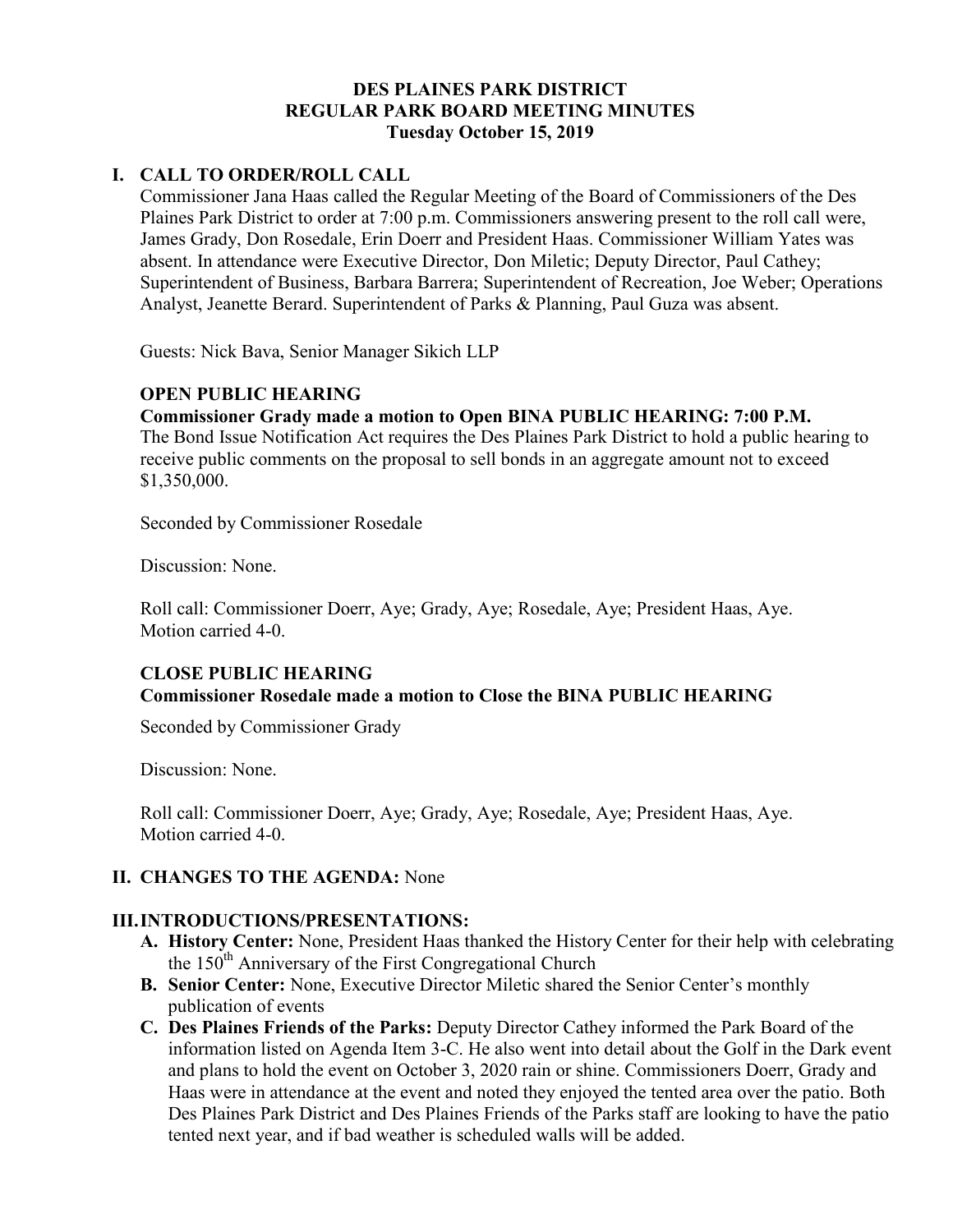# **IV.COMMENTS FROM THE COMMUNITY:** None

#### **V. APPROVAL OF THE CONSENT AGENDA**

The following items are listed for consent agenda:

- A. MINUTES September 17, 2019
- B. EXECUTIVE SESSION MINUTES NONE B.1 SPECIAL MEETING MINUTES– NONE
	- C. VOUCHER BILLS:

| September 20, 2019 | \$1,453,917.09 |
|--------------------|----------------|
| October 4, 2019    | \$432,888.12   |

#### D.PAYROLL:

| September 13, 2019 | \$167,976.54 |
|--------------------|--------------|
| September 27, 2019 | \$175,493.26 |

Commissioner Grady moved to approve the Consent Agenda as presented Seconded by Commissioner Doerr.

 Roll call: Commissioner Doerr, Aye; Grady, Aye; Rosedale, Aye; President Haas, Aye. Motion carried 4-0.

### **VI. M-NASR REPORT:** None

# **VII. MONTHLY REPORTS**

# **A. EXECUTIVE DIRECTOR:**

Executive Director Don Miletic reviewed items contained in his written report, in addition to:

- Continuing to work on Distinguished Agency, final review is schedule for October 22, 2019.
- Looking to hold a Public Forum for Arndt Park future planning on Monday October  $28<sup>th</sup>$  at 6:30pm and Saturday November 9<sup>th</sup> at 1:00pm to gather feedback from the community on what they would like to see at Arndt Park. The Des Plaines Park District looks to go for a PARC grant to help fund the project.
- Lake Park Shoreline restoration will receive \$677,000 from State Senator Laura Murphy, the Des Plaines Park District has budgeted \$600,000 in capital improvements, still working with the City of Des Plaines and MWRD for additional funding for this project. Plans would also include a potential walking path around Lake Opeka, open during specific times and dates.

Discussion: None

# **B. DEPUTY DIRECTOR:**

Deputy Director Paul Cathey reviewed items contained in his written report in addition to:

- Congratulations to Tyler Fuchs on his new position as the Athletics and Facilities Manager. He will continue you to help in both his new and past role until the position is filled.
- Lake Opeka's Blue Green Algae has been treated and the past 3 tests show no bacteria. Aerators will be added to the retesting the water later this week. lake to help put more oxygen back into the water. The will be
- The Golf Center Des Plaines stairs are anticipated to be finished by December 2019.
- Sediment removal at the Mountain View pond was completed, they removed less than originally quoted therefore, additional pump time was leftover. The City of Des Plaines maintains the other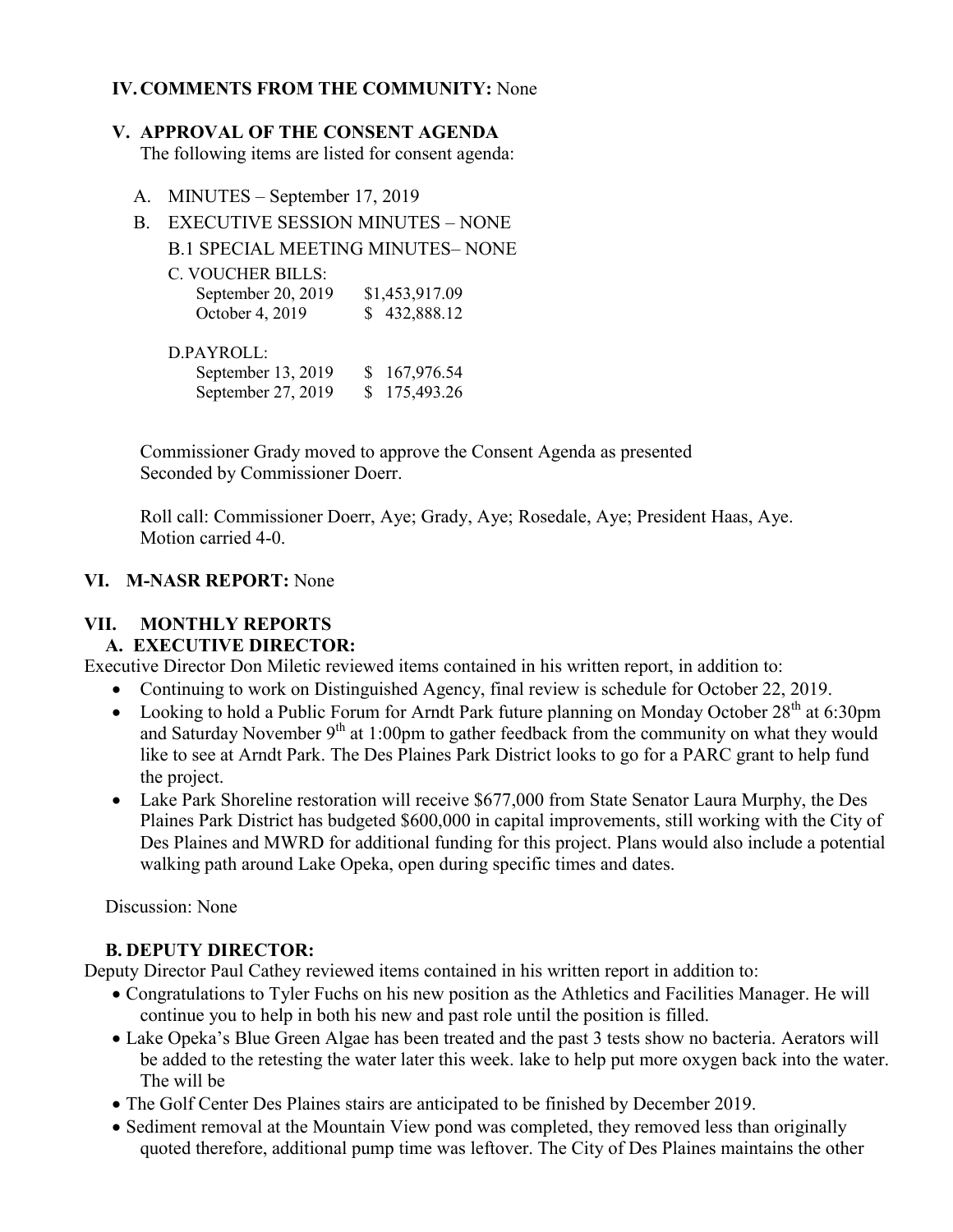lakes at Prairie Lakes and they paid \$10,900 for the south pond to be partial cleaned with the remaining pump time.

 State Representative Mary Moylan visited Oakwood and provided certificates of achievement to all staff who contributed in the completion of Centennial Park.

Discussion: President Haas asked where the aerators will stay in the lake next year. Deputy Director Cathey stated no they just need to keep an eye on the lake in the future.

### **B.1 PARKS & PLANNING DEPARTMENT:**

Superintendent Paul Guza was absent and Deputy Director Cathey reviewed items for Park and Planning contained in his written report, in addition to:

- Working with Donna Adam from the "Clean up, Give Back" organization who had 200 students at the Prairie Lakes Complex and West Park outdoor clean ups.
- Drinking fountain at Mohawk Park was installed and should be up and running in the near future. This will be located on the Good Avenue side of the playground.

Discussion: President Haas mentioned using Clean Up Give Back for volunteers at Fall Fest next year.

# **B.2 RECREATION DEPARTMENT:**

Superintendent of Recreation Joe Weber reviewed items contained in his written report, in addition to:

- Noted Event this month; Pickball Tournament at Chippewa Park, football and baseball leagues at Arndt Park, soccer games at Prairie Lakes, cross promotional mini sessions for Creative Corners Preschool classes
- Events coming up; District 62 Cross Country meet, may be held at Lake Opeka
- DP Poms is a new program and they have over 50 participants
- Excited for Tyler's new position and the leadership he will bring to atheletics
- Working on indoor pool budgets and programming plans
- Provided a quick update on each staff's department

Discussion: President Haas and Commissioner Grady asked if we are looking to reach out to groups about programming time within the new pool. Superintendent Weber stated they have been and have some interest for day time space. President Haas noted the quick turnaround in adding Renew Active to our Fitness Center members and how well the last H20 night went with Cindy and Chris. Commissioner Doerr stated how great the Cindy's PowerPlay! Program is, and that we should reevaluate the cost. President Haas mentioned the demographics of PowerPlay! and the Backpack program are very similar.

# **C.BUSINESS DEPARTMENT**

Superintendent Barbara Barrera reviewed items contained in her written report, in addition to:

- Completing the remaining legal fillings.
- Working to cross train in all areas of the Business Department
- Preparing for the Prairie Lakes Server replacement project and planning to upgrade software as well.

Discussion: None

### **FINANCIAL REPORT**

Superintendent of Business Barbara Barrera presented the monthly financial report.

Commissioner Rosedale moved to accept the Financial Report for October 15, 2019 subject to audit and placing a copy on file.

Seconded by Commissioner Grady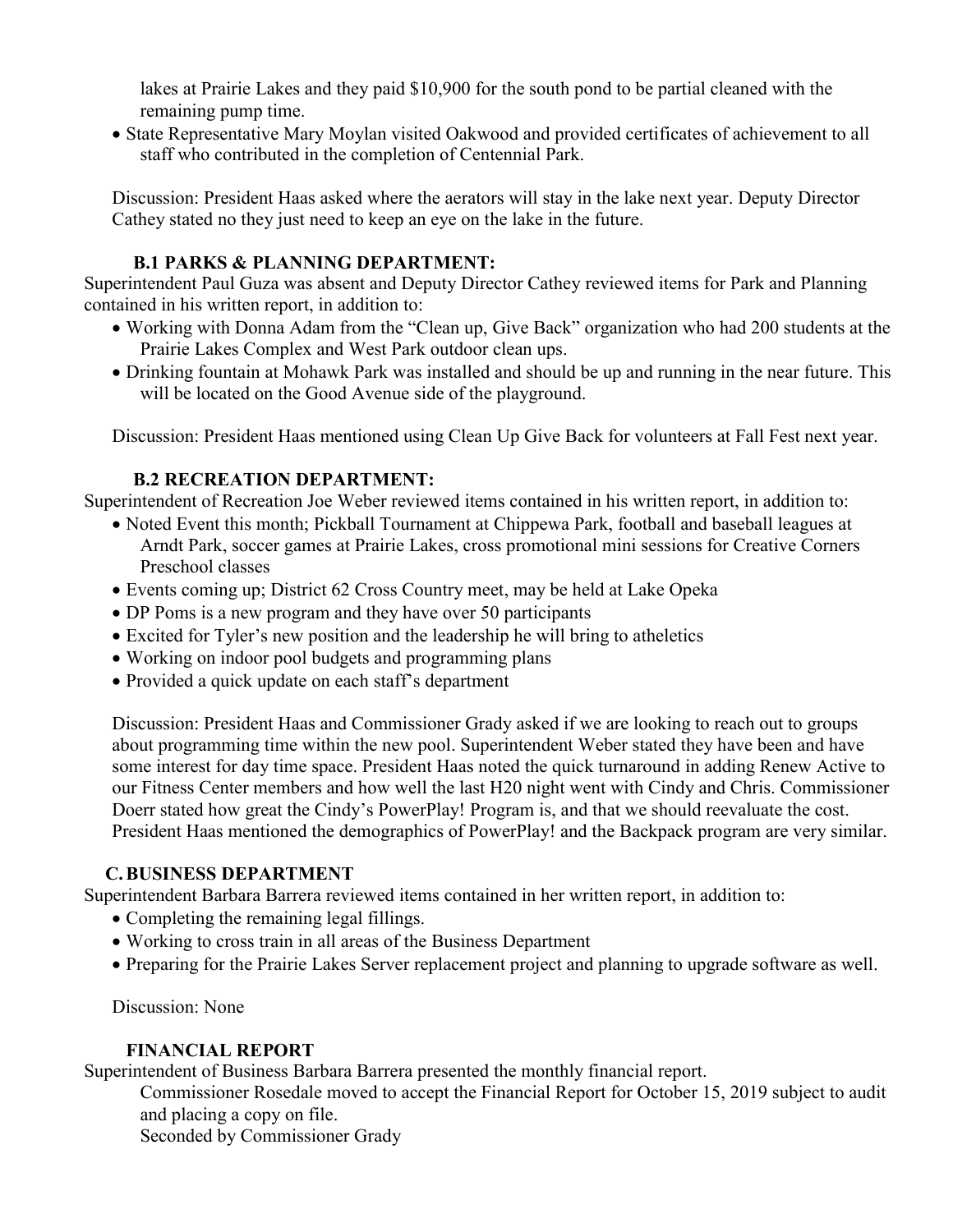Discussion: Commissioner Grady asked about the rates for the money market accounts. Superintendent Barrera stated that these are floating rates.

 Roll call: Commissioner Doerr, Aye; Grady, Aye; Rosedale, Aye; President Haas, Aye. Motion carried 4-0.

### **IIX. UNFINISHED BUSINESS: PLCC Indoor Pool**

Executive Director Miletic stated

 There will be change order presented to paint the celling of the mechanical room to preserve the space from exposure to chemicals overtime. The cost should be around \$8,960.

Superintendent Barrera reviewed Indoor Pool Project Costs Spreadsheet and balance.

Discussion: None

### **IX. NEW BUSINESS:**

# **A. Agenda Item 9-A: Approval of FY 2018/2019 Audit**

Nick Bava the Senior Manager from Sikich LLP reviewed the Comprehensive Financial Report and noted;

- GFOA Certificate of Achievement for Excellence in Financial Reporting for the  $26<sup>th</sup>$  year in a row
- Sikich LLP provided a Clean Opinion of the Audit
- Des Plaines Park District is in a healthy funded status at 84% for pensions, there was a jump in percentages for the IMRF fund but the district has been able to maintain.
- Superintendent Barbara Barrera and team provided a detailed narrative and explanation of the audit

Nick Bava the Senior Manager from Sikich LLP reviewed the Audit Communication to the Board and noted;

- Page 2, Section 1.14 there was an accounting practice change
- There were no difficulties in acquiring information from the Business Department.
- There was only one audit adjustment and this was based on the timing of an invoice and the paying of a check. This was fixed with a a journal entry.

Commissioner Grady made the motion **"I move that the Park Board of Commissioners approve the Comprehensive Annual Financial Report for Year-end April 30, 2019, as audited by Sikich LLP."**

Seconded by Commissioner Rosedale

Discussion: Commissioner Grady asked for more clarification on how the discounted rate is formulated. Nick Bava and Superintendent Barrera provided this information regarding actuaries and retired employee health care insurance for the formulation of the blended rate

 Roll call: Commissioner Doerr, Aye; Grady, Aye; Rosedale, Aye; President Haas, Aye. Motion carried 4-0.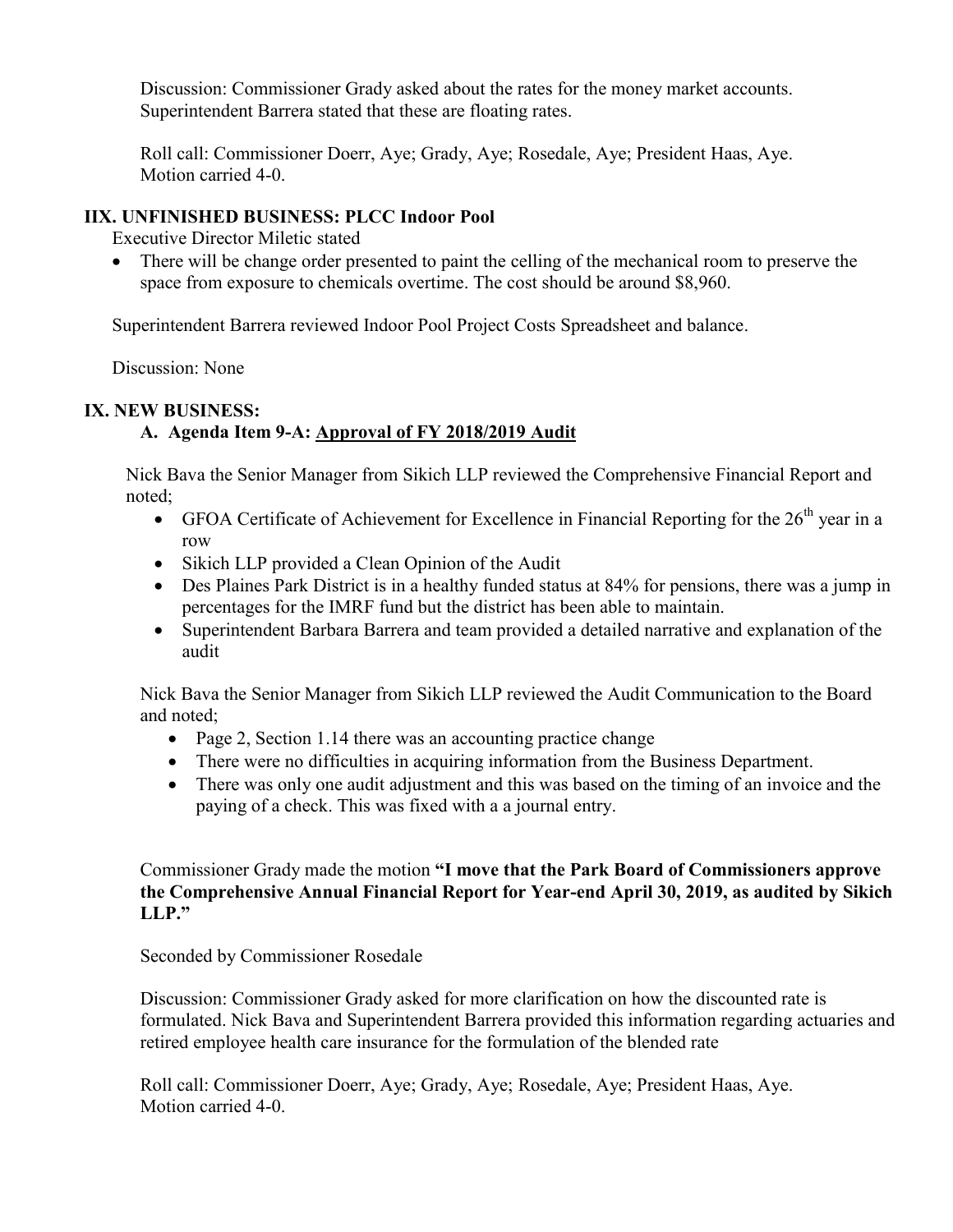### **B. Agenda Item 9-B: Approval of Truth in Taxation Resolution**

Superintendent Barrera reviewed the information in Agenda Item 9-B.

### Commissioner Rosedale made the motion **"I move that the Park Board of Commissioners approve the 2019 Truth in Taxation Resolution."**

 Seconded by Commissioner Doerr Discussion: None

 Roll call: Commissioner Doerr, Aye; Grady, Aye; Rosedale, Aye; President Haas, Aye. Motion carried 4-0

### **X. CORRESPONDENCE:**

- A. Science & Arts Academy
- B. Winfield Park District
- C. Frisbie Senior Center
- D. First Congregational Church of Des Plaines

Discussion: None

### **XI. COMMISSIONER COMMENTS:**

**Commissioner Doerr:** Very Busy! Wanted to provide shout outs to staff: Joe and Chris for the District 62 tournament. Cindy and staff at the Youth Commission event at Maine West. Looking forward to Halloween Fest at Prairie Lakes put on by the Youth Commission. Appreciate the Des Plaines Park District marketing other organizations like Izaak Walton.

**Commissioner Grady:** Great job to the staff. Wanted to check on the playground status of Cumberland Terrace from the community blog. When redoing parks posting large signage to give neighbors more information on what is happening. This way they know it is not being taken away but rather being updated with new equipment.

#### **Commissioner Yates:** Absent

**Commissioner Rosedale:** Izaak Walton Boo in the Woods was successful but had to be moved inside.

**President Haas:** Attended great sessions at the NRPA Conference in Baltimore;

- Chicago Park District on serving lunches throughout summer camp, this is a federally funded program.
- Dog Parks in your community
- Park District's running their own food trucks
- Musical instruments in the parks
- Alternative Aquatic Programming for indoor pools

### **XII. EXECUTIVE SESSION:**

Commissioner Grady made a motion to go into executive session to consider matters related to Real Estate, Personnel, Litigation, Review of Closed Session Minutes, or the setting of a price for lease of property owned by the Des Plaines Park District at 8:37 p.m.